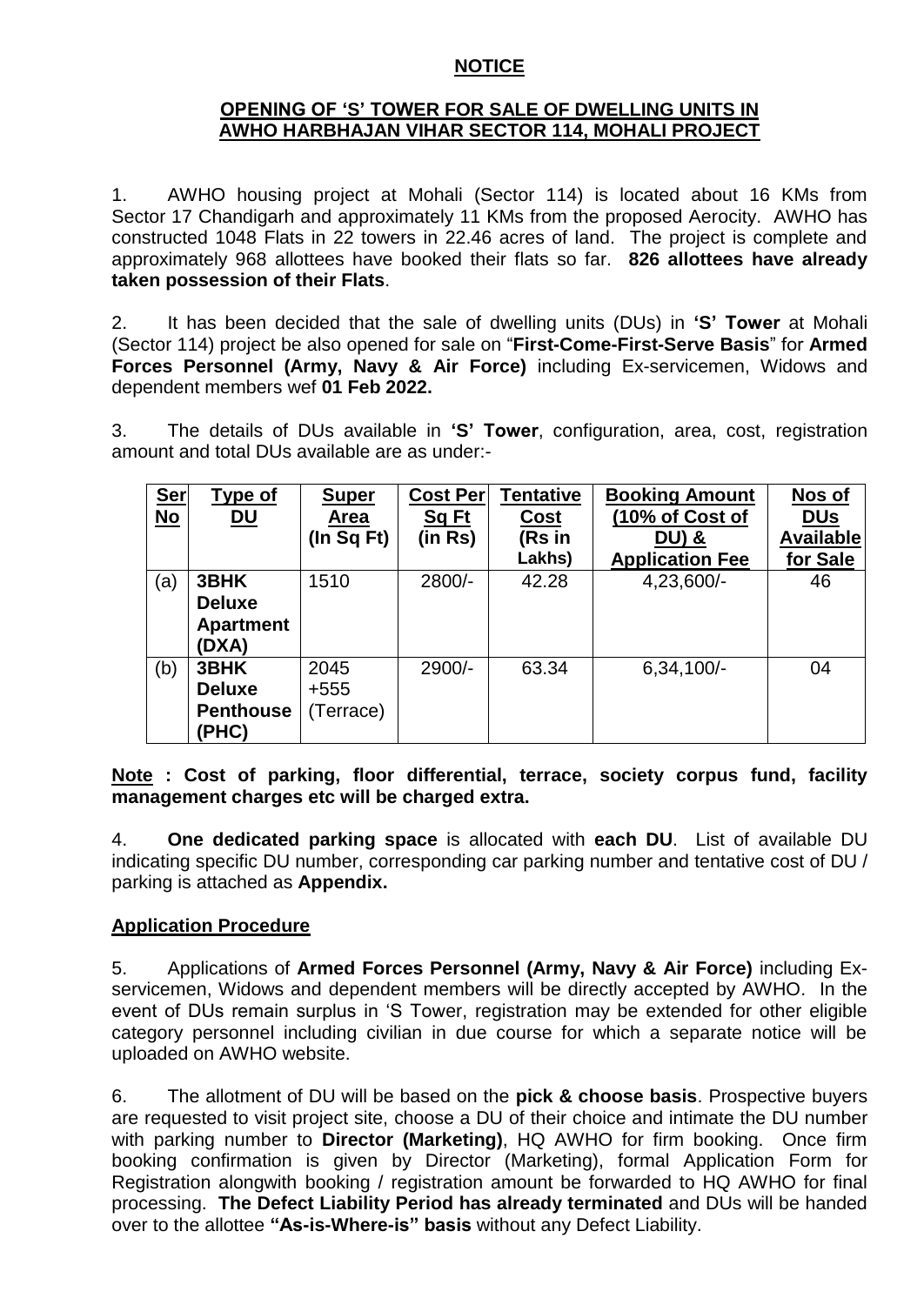7. On receipt of duly completed application and registration amount, a booking letter & allotment letter will be issued within 15 days from the date of receipt of application at HQ AWHO, followed by Handing/ Taking Over Instructions with Statement of Account. **In the event of shortfall in registration amount, the application will not be processed and onus for delay in issue of booking letter / allotment letter will be of the concerned applicant.**

8. **Payment Schedule**. **Armed Forces Personnel** are required to pay 100% cost of DU, cost of parking, society corpus fund, facility management charges etc **within three months** from the **date of issue of booking letter**.

9. **Withdrawal Penalty**. **50% of registration / booking amount** will be forfeited in the event of withdrawal once "**Application Form for Registration**" is received at HQ AWHO and a registration number is allotted. **No withdrawal will be permitted after issue of booking letter on any grounds whatsoever.**

10. In view of the above, prospective buyers are requested to keep the above points in mind before applying for a DU in "S" Tower at Mohali (Sector 114) proj. The policy for allotment of DUs in other towers will be governed as per existing policy.

11. Please visit AWHO website **[www.awhosena.in](http://www.awhosena.in/)** for more information about the project.

# **For further details Contact**

Director (Marketing), Tele : 011-2307768 (Exch - 011-23013163, Extn 325/335) Fax : 011-23010599 AWHO, Kashmir House, Rajaji Marg, New Delhi-110011 Email : mkt05@awhosena.org